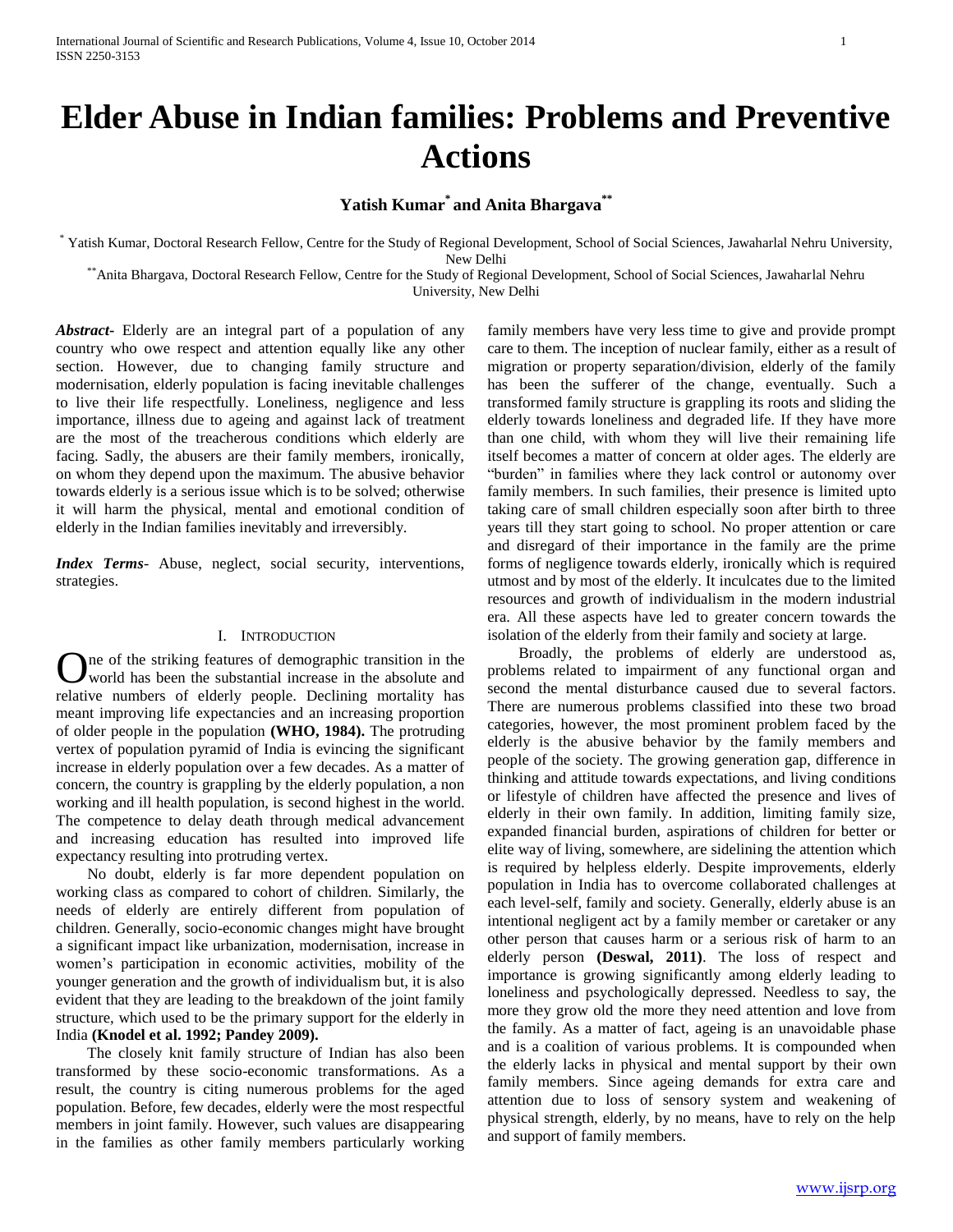The **Global Response to Elderly Abuse and Neglect; WHO, 2008** report apprehends that the elderly abuse has serious consequences on the health and well-being of older people and can be of various forms: physical, verbal, psychological/emotional, sexual and financial. It can also simply reflect intentional or unintentional neglect. Abuse and neglect are culturally defined phenomena that reflect distinctions between values, standards and unacceptable interpersonal behavior.

### II. RESEARCH ELABORATIONS

 India accounts for second largest population in the world. The combined impact of high fertility and declining mortality is reflected in the bulk size population. The post independence cohorts owe the largest share in aged population. Largely, they had low literacy levels and non-regularised employment. The decennial census data evidences the gradual influx of aged population in the population pyramid.

# **Table 1: Percentage Distribution of India's population by age groups, 1961-2011**

| <b>Census</b> | Age-Groups |          |       |       |       |       |
|---------------|------------|----------|-------|-------|-------|-------|
| Years         | sex        | $0 - 14$ | 15-44 | 45-59 | 15-59 | $60+$ |
| 1961          | Male       | 40.9     | 43.0  | 10.6  | 53.6  |       |

|      | Female | 41.2  | 43.3  | 9.7   | 53.0  | 5.8  |
|------|--------|-------|-------|-------|-------|------|
| 1971 | Male   | 41.9  | 41.5  | 10.7  | 52.2  | 5.9  |
|      | Female | 41.9  | 42.4  | 9.7   | 52.1  | 6.0  |
| 1981 | Male   | 39.6  | 43.3  | 11.0  | 54.3  | 6.1  |
|      | Female | 39.8  | 43.5  | 10.4  | 53.9  | 6.3  |
| 1991 | Male   | 37.7  | 45.1  | 10.4  | 55.5  | 6.7  |
|      | Female | 37.8  | 45.1  | 10.4  | 55.5  | 6.7  |
| 2001 | Male   | 35.7  | 46.2  | 11.0  | 57.2  | 7.1  |
|      | Female | 35.2  | 46.2  | 10.8  | 57.0  | 7.9  |
| 2011 | Male   | 31.18 | 47.82 | 12.42 | 60.24 | 8.2  |
|      | Female | 30.31 | 47.91 | 12.44 | 60.35 | 8.98 |

 **Source:** Census of India, 1961-2011. **Note:** No Census was conducted in Assam in 1981; hence India's population distribution for that year excludes Assam. Similarly, the 1991 age distribution excludes Jammu and Kashmir where no census was conducted in 1991.

 The data highlights of rural–urban aged population infer that, almost all the states are evincing aged population, Kerala accounts for the highest. Such a perennial trend of ageing population is leading to rapid demographic transitions around the globe in terms of increasing dependency ratio and burden on resources.

## **Table 2: Distribution of aged Population in based on Rural and urban residence, SRS Statistical Report, 2011**

| <b>States</b>        | <b>Rural</b> |              | <b>Urban</b> |              |  |
|----------------------|--------------|--------------|--------------|--------------|--|
|                      | $60 - 79$    | 80 and above | $60 - 79$    | 80 and above |  |
| Andhra Pradesh       | 8.9          | 0.7          | 6.7          | 0.4          |  |
| Assam                | 5.6          | 0.5          | 6.1          | 0.5          |  |
| Bihar                | 6.3          | 0.5          | 6.7          | 0.5          |  |
| Chhattisgarh         | 6.9          | 0.4          | 6.0          | 0.4          |  |
| Delhi                | 4.9          | 0.5          | 5.5          | 0.5          |  |
| Gujarat              | 8.0          | 0.7          | 7.1          | 0.7          |  |
| Haryana              | 6.5          | 0.8          | 6.1          | 0.6          |  |
| Himachal Pradesh     | 9.1          | 1.4          | 7.8          | 0.9          |  |
| Jammu & Kashmir      | 7.2          | 0.9          | 8.9          | 0.8          |  |
| Jharkhand            | 6.1          | 0.5          | 6.4          | 0.5          |  |
| Karnataka            | 8.1          | 0.7          | 6.9          | 0.6          |  |
| Kerala               | 11.1         | 1.5          | 11.2         | 1.2          |  |
| Madhya Pradesh       | 6.6          | 0.5          | 6.4          | 0.5          |  |
| Maharashtra          | 9.4          | 1.0          | 7.2          | 0.6          |  |
| Odisha               | 8.7          | 0.8          | 7.4          | 0.7          |  |
| Punjab               | 8.7          | 1.3          | 8.0          | 0.8          |  |
| Rajasthan            | 6.6          | 0.7          | 6.7          | 0.7          |  |
| Tamil Nadu           | 10.0         | 1.0          | 9.2          | 0.9          |  |
| <b>Uttar Pradesh</b> | 6.4          | 0.6          | 5.9          | 0.5          |  |
| West Bengal          | 7.0          | 0.6          | 9.3          | 1.0          |  |
| All-India            | 7.5          | 0.7          | 7.3          | 0.7          |  |

 Source of data: Sample Registration System (SRS) Statistical Report 2011, Census of India website (http://www.censusindia.gov.in/vital\_statistics/SRS\_Report/12SRS%20Statistical%20Report%20Table%20-%2020111.pdf, accessed on 7 May 2013).

#### **Inception of Elderly Abuse**

 The problem of elderly abuse (which was initially called "granny battering") emerged around the world in very short span.

For the very first time, the abuse of older people was described in British scientific journals in 1975 **(Baker 1975, Burston 1977).**  In Australia, abuse and neglect of older people by family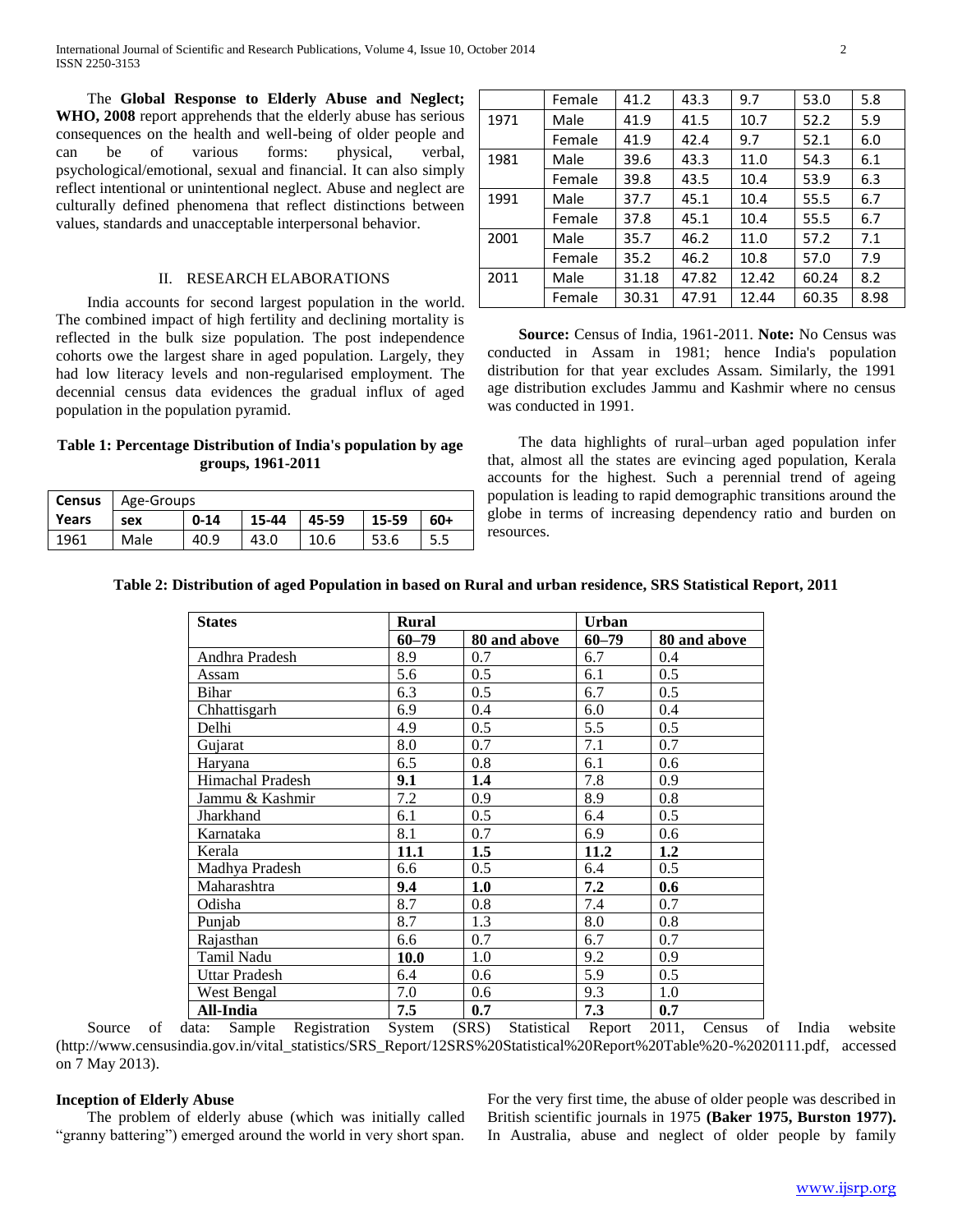members began to be recognized by the late 1980s **(Kurrle, 2003).** Many studies in Australia have been shown that the most frequent form of reported or suspected abuse of elderly people is financial abuse and the adult daughter or son are most likely to be the abusers **(Brill 1999; Cripps 2001; Faye & Sellick 2003;**  James & Graycar 2000).It can be inferred from the available information that familial ties dissolved in very early times in western or developed countries, resulting into separation or emergence of nuclear family. **Raju (1996)** indicated that the older individuals suffering from depression, poor health or physical impairments were more at risk of being abused than those of similar age and normal health status. This implies that an elderly with physical or mental impairments may be perceived as a burden by the care-givers. Such stressful and bitterness spills out in form of abuse and negligence of elderly **(Raju and Prakash, 2010).** 

 Elderly abuse in India has received noteworthy voice in the last two decades abundantly. The study done by **Jamuna (1995)** talked about the conditions of elder abuse in Indian cultural context. A host of factors such as frailty and degree of dependency, lack of space in the house, financial status, temperament and perception of care givers collate in producing abusive behavior from family members. As mentioned earlier elderly are the non working population and hence do not produce and participate in generating or improving monetary conditions, the financial abuse of elderly are seen in most of the present families. In addition, the elderly are dependent on their family members for financial support either to seek medical treatment or day to today expenses. Such demands results in aggressive behavior of family members.

 In very recent times, a new trend has been emerged to send elderly at old age homes with a perception that they will have company of people of similar age. In addition, it reduces the burden as well as responsibilities of children. Based on WHO/ International Network for the Prevention of Elderly Abuse older persons (2008), elderly abuse has been classified into three broad categories:

- 1. Neglect, including isolation, abandonment and social exclusion.
- 2. Violation of human, legal and medical rights.
- 3. Deprivation of choices, decision, status, finances and respect.

## **Concept of Elderly Abuse**

 The latest available sources addressing elderly abuse have used the definition adopted by the World Health Organisation (WHO) in 2002: *a single or repeated act or lack of appropriate action occurring within any relationship where there is an expectation of trust, which causes harm or distress to an older person (WHO 2002: 3).* The term 'abuse' comprises various dimensions such as, physical abuse, physical neglect, sexual abuse, verbal assault, material abuse and neglect of the environment and violation of rights. Elderly abuse has been described as intentional actions that cause harm or a risk of harm or as a caregiver's failure to satisfy the basic needs and safe living conditions of elderly**.** It includes physical abuse, psychological abuse, negligence, material exploitation, and sexual abuse **(Cohen et al, 2006).** Providing care for the aged has never been a problem in India where a value- based joint family system was dominant. However, joint family including elderly as the most important members was the primate scenario in India families. With a growing trend towards nuclear family set-up, the vulnerability of elderly is considerably increasing **(Sebastian and Sekher, 2011).**

 With this backdrop, it is attempted collate the forms of abuses experienced by the elderly in the present study. Except census enumeration, governmental of India lacks in collection information on elderly related factors like prevalence and incidence of elderly abuse and neglect **(Shankardass, 2004).** The present paper provides a concise outline of the worldwide and national literature addressing the experience of abusive behaviour of family members towards their old members. In addition, focus on definitions and understanding abuse, its types, causes, prevalence and effects on mental and physical health of elderly people. Lastly, preventive measures and legal safeguards to elderly people in India have been incorporated to strengthen the theme and focus of the study. The objectives have perpetuated from immense literature discussing the problems of elderly worldwide.

## **Objectives**

 The present paper is an attempt to bring out the abusive behaviour towards elderly by their family members in India.

- 1. To identify the types of abuse prevalent towards the elderly.
- 2. To study the impact of abusive behavior of family members
- 3. To examine the adequacy of the social security measures to safeguard the position of the elderly population among family and society.

## **Study Setting**

 The present paper emphasizes elderly abuse that has grown as a result of changing family structure in urban areas of the country. Before addressing the issue, it is essential to understand the impact of urbanization on family structure and its values. As documented by researchers, migrants across different parts of the country are the prime source of population in urban areas. As a result of industrialization and modernisation, India has been evincing bulk migration from rural to the major cities. Such a trend led elderly to live in rural areas. Further development added another stream of migration from urban to foreign countries. In recent times, the migration to foreign countries especially developed countries has become wider, as a result of which elderly are left behind to live alone in urban areas. Though they are financially supported by their children to some extent, they have to rely on either their spouse, nearby neighbour and relatives or their care takers for their basic needs. Therefore, it can be said that whether rural or urban, the population and problems of elderly are increasing. However, the elderly in urban areas are more at risk as compared to rural elderly. Elderly in urban areas are the victim of isolation, nuclear family, ill health, social insecurity which all together is termed as "**abuse**". Hence, to assess the vulnerability in terms of abuse of this population in urban areas is the background theme of the paper.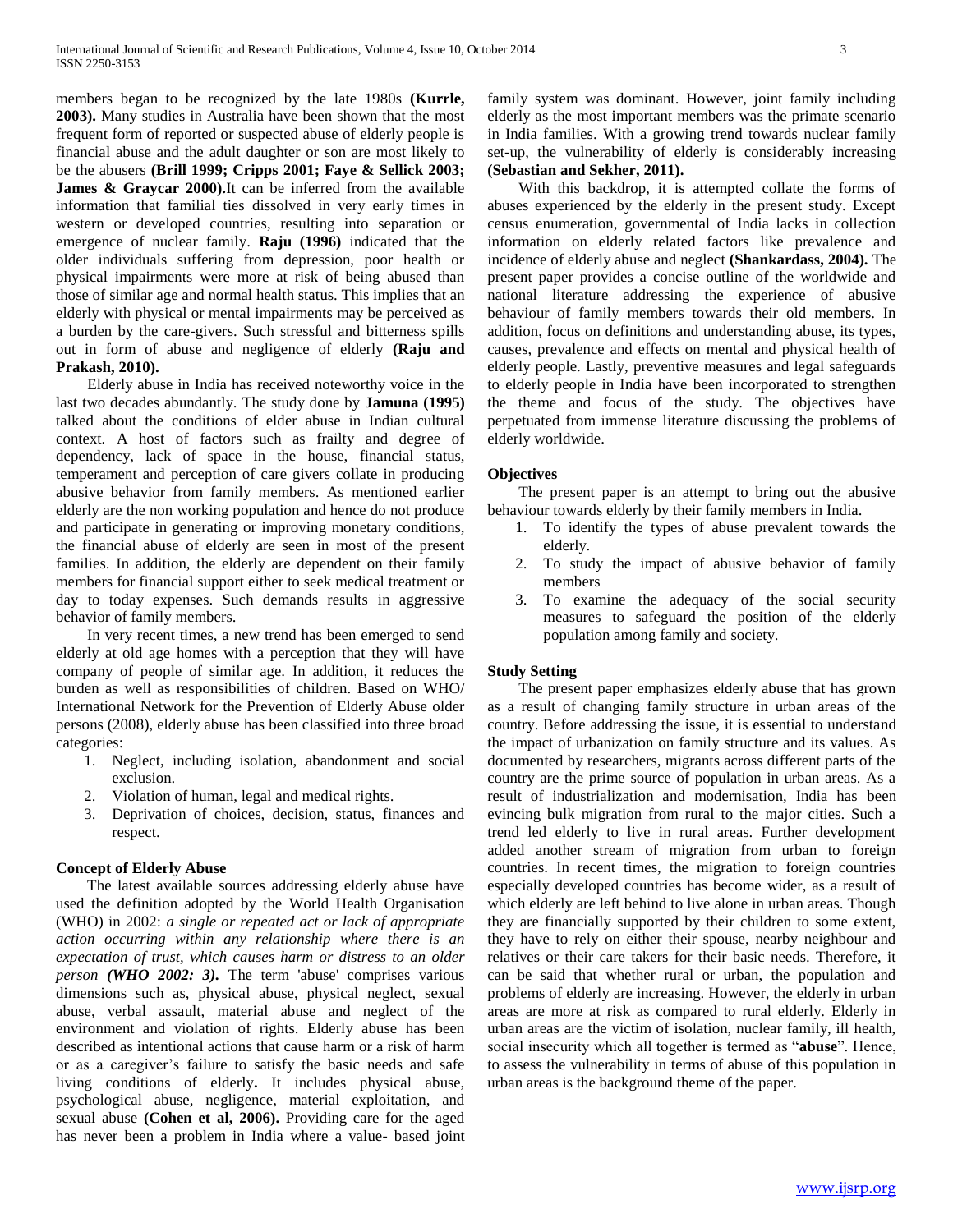International Journal of Scientific and Research Publications, Volume 4, Issue 10, October 2014 4 ISSN 2250-3153

#### **Data base**

 In India, information on elderly abuse is not collected in any government based survey and therefore newspapers columns were used as a source of data providing information in the absence of data is the prime limitation of the study.

**Table 1: Frequency of Newspapers**

| <b>News Papers</b> | <b>Frequency</b> | Per cent |
|--------------------|------------------|----------|
| Times of India     |                  | 43.75    |
| The Hindu          | 5                | 31.25    |
| Nav Bharat Times   |                  | 12.5     |
| The Statesman      |                  | 6.25     |
| Deccan Herald      |                  | 6.25     |
| Total              | 16               | 100      |

 Therefore, to meet the objectives of the paper, the data source is the columns of different newspaper which have captured the issue of elderly abuse. These newspapers have published in different years and talk about reports of various surveys carried out by non-governmental organizations which are working on the issues related to ageing in the country. Keeping the necessity in mind, a total of 16 columns were collected and analysed.

#### **Research Methodology**

 Since the data is collected from newspapers, content analysis has been carried out to investigate the objectives of the paper. Content analysis is a technique which is useful in analysing and understanding the collection of text taken from various means. According to **Abrahamson** (**1983, P, 286**), ―Content analysis can be employed to examine any type of communication". Content analysis provides freedom to analyse quantitative as well as qualitative data. The textual elements are transformed into counts and thus converting into quantitative data. However, the statements which highlight the issue can be taken as it is in writing. According to **Eric T. Meyer** [\(http://microsites.oii.ox.ac.uk/tidsr/kb/54/what-content-analysis\)](http://microsites.oii.ox.ac.uk/tidsr/kb/54/what-content-analysis), ―These news articles may be about the collection, or they may be about the type of resource in general. In the context of understanding impact, these news articles can help to understand several things, including:

- 1. How well efforts to publicize the resource are reflected in the news.
- 2. From a strictly quantitative perspective, even counts of articles can give you some indication of impact based on frequency of mentions in the media".

#### III. RESULTS

 The second largest populous country in the world is entering into the fourth phase of demographic transition. Gradual decline in total fertility rate and medical improvements are propelling the development large human resource essential for development. **Table 1** indicates the addition of elderly population in every ten years. The 1961 census recorded 24 million elderly which has increased exponentially to 43 million in 1981, 57 million in 1991 and 77 million in 2001. Moreover, the proportion of elderly to total population has increased from 5.63 per cent in 1961 to 6.58 per cent in 1991 and 87.5 per cent in 2001.

 The acclaimed newspapers have published articles or news related to elderly abuse time to time. Mostly, they have covered the highlights of survey reports carried out by various organizations in the country like The HelpAge India, Agewell Foundation and WHO.

| Table 2: Issue of elderly abuse covered in news papers |  |  |  |  |  |  |  |  |
|--------------------------------------------------------|--|--|--|--|--|--|--|--|
|--------------------------------------------------------|--|--|--|--|--|--|--|--|

| <b>News Papers</b>      | <b>Frequency</b> | Per cent |
|-------------------------|------------------|----------|
| Times of India          |                  | 31.25    |
| The Hindu               |                  | 12.5     |
| <b>Nav Bharat Times</b> |                  | 12.5     |
| The Statesman           |                  | 6.25     |
| Not mentioned           | 6                | 37.5     |
| Total                   | 16               | 100      |

 Out of all the contents, abuse against elderly aimed as the prime focus in the texts of the newspapers. Ten out of 16 newspapers acclaimed that elderly have been experiencing one or another type of abuse across the cities of India.

 Under the broad theme of abuse against elder, following sub issues were highlighted in the news papers.

| S. No | Type of Abuse/Discrimination      | No of Cases | S. No | Type of Abuse/Discrimination         | No of Cases |
|-------|-----------------------------------|-------------|-------|--------------------------------------|-------------|
|       | Discrimination of Age             | 13          | 9.    | <b>Health Care Concern</b>           | 28          |
|       | <b>Extreme Abuse</b>              |             | 10.   | <b>Health Care Problem</b>           |             |
| 3.    | <b>Fall-Health Concern</b>        |             | 11.   | Human Rights                         |             |
| 4.    | <b>Familial Abuse</b>             | 11          | 12.   | <b>Inhuman Conditions</b>            |             |
| 5.    | <b>Familial Financial Support</b> |             | 13.   | <b>Family Type</b>                   |             |
| 6.    | <b>Family Physical Abuse</b>      |             | 14.   | <b>Negativity Regarding Judgment</b> | 6           |
|       | <b>Financial Crisis</b>           | 4           | 15.   | No Respect                           | 4           |
| 8.    | Food Problem                      |             | 16.   | <b>Verbal Abuse</b>                  |             |

## **Table 3: Types of Discrimination recorded in newspaper columns**

**Source:** Newspapers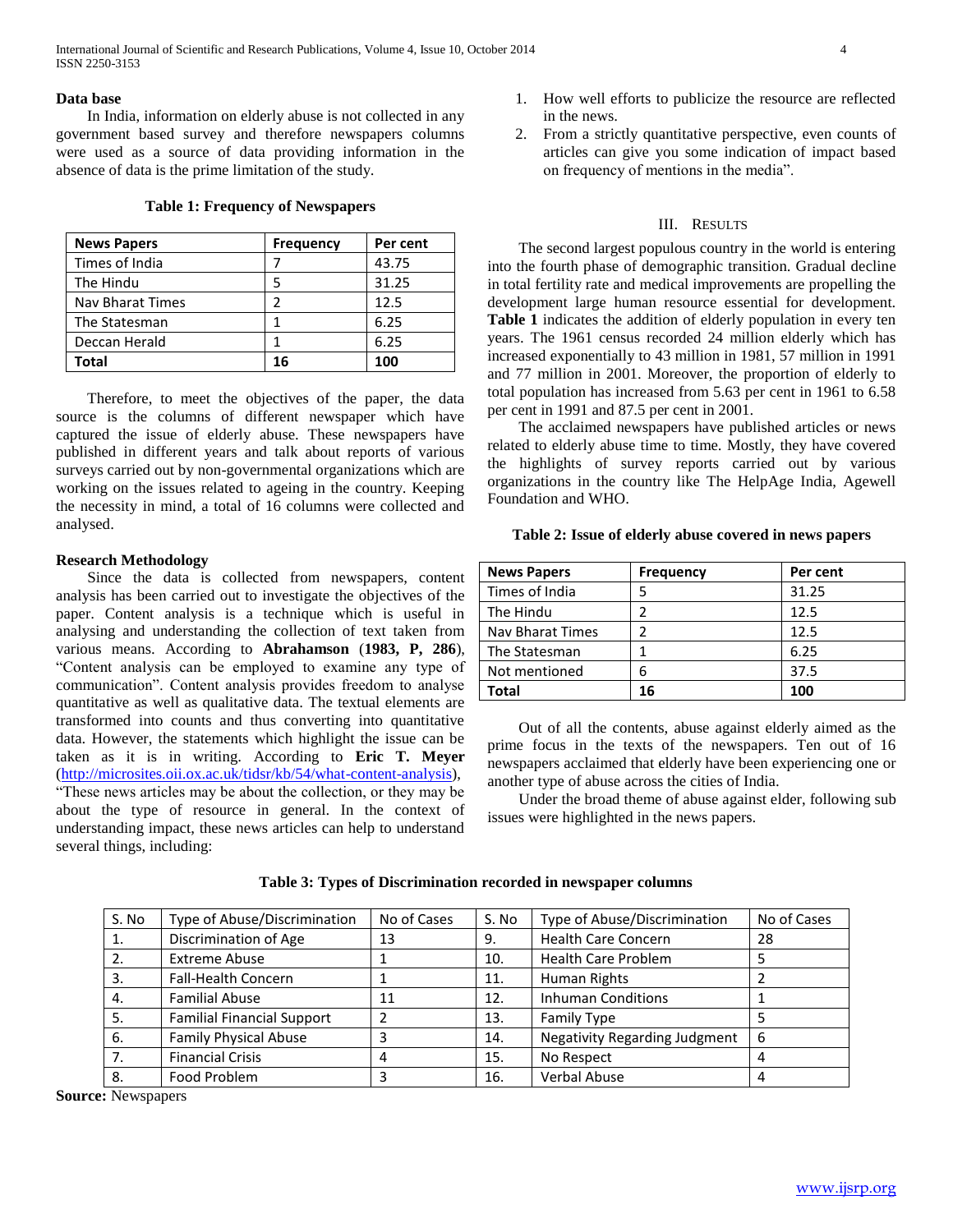The health care concern is mostly covered in all the newspapers. It covers the concern such as not getting health care facilities, elderly discriminated in not taken to ceremonies due ill health, chronic diseases like Arthritis, Depression, High Blood pressure, Diabetes, Dementia, Impairment of various organs like ears and eyes and knees and so on. They make ageing more vulnerable. According to **The Hindu (08 April, 2012)**, health problems in old age varies from increased susceptibility to infections, inability to cope with physical and psychological stress, degenerative arthritis, atherosclerotic and vascular diseases of heart and brain, cancer of various organs and cognitive impairment due to declining brain size or various types of dementias.

 Nowadays, most of the elderly are now living in nuclear family where they do not receive any respect, food and face verbal abuse very often. The familial abuse (11) is very prominent in Madurai (**Times of India**, Publication Date\*\*) followed by Delhi-NCR, Bangalore and other major cities. Nav Bharat Times reported that the elderly have faced familial abuse more than 10 years but do not come up with complaints because of family prestige and fear of losing whatever they have. Verbal and physical abuse leads to elder population to live under depression and a intense feeling of loneliness. Treat their body with a jolt when need help for instance climbing stairs, getting from bed or to go to lavatory are the various forms of physical abuse which elderly suffer on regular basis. "Indian elders are in deprivations of adequate food, clothing and shelter (The Hindu, 22 September 2010)." Bad words while giving food, financial support or washing of their clothes makes them to feel weak and helpless.

## **Causes of Abuse**

 The speedily ageing population in India is witnessing new challenges. The causes of abuse of older people are complex and multifaceted, and may encompass physical, psychological, social, medical, legal and environmental factors and multiple systems **(Bagshaw, Wendt & Zannettino 2009).** Elderly abuse is a complex phenomenon that results from several different causes, and that often has roots in multiple factors **(Sebastian and Sekher, 2011).**

#### **Types of Elderly Abuse:**

- **Physical Abuse**: defined as the use of physical force that may result in bodily injury, physical pain, or impairment.
- **Verbal or Psychological Abuse-** defined as infliction of anguish, pain, or distress through verbal or non verbal acts.
- **Financial abuse**: the illegal or improper use of an elderly's funds, property, or assets.
- **Neglect:** can be explained direct neglect, which refers to older people being left alone, isolated, or forgotten and another way of explained indirect which is the withholding of items that are necessary for daily living, such as food and medicine.

#### **Gender and Abuse**

 Older women are predominantly at risk of financial abuse, physical abuse, and sexual abuse. Though scenario has changed in recent times, it is evident in history of India that by and large women were not encouraged to seek education and become independent. This led to women remain illiterate and could not generate any monetary livelihood for herself. Work participation that would generate income was also not acceptable in Indian society rather they were restricted to perform household chores only. Such implications made women to depend upon their husband for all kinds of needs especially financial support. After death of spouse, she expects the same monetary support from her son. In long run, such financial dependence turns futile and become abusive. The content analysis of the reports available from newspaper clearly indicates the abusive behaviour in relation to financial support.

 Second most concern is related to safety of women. Women become victim of rape and physical assault even at older ages. One of the case evident in the data showed an 81 year old woman was raped in the national capital. **(Nav Bharat Times, 9 July, 2014).** Till date, Indian society does not accept remarriage of women completely as compared to widowers. In the absence of source of income such as pensions, women in developing countries experience economic dependency than men. In India, 30 per cent of elderly men have no valuable assets while 60 per cent of women do not possess any assets **(Stephen, 2009).**  Similarly in urban China, poverty rates among older women are four times higher than among older men.

 Another featuring scenario of elderly abuse is seen in terms of taking advantage of their physical weakness by their caretaker like servants or maids. In the capital of India and many metropolitan cities like Mumbai and Bangalore, many cases have been recorded where they have killed or injured them severely for several reasons. The term **"identity theft"** was coined in 1964, is a stealing of someone's identity which in turn show adverse consequences on the real person. Marlo Sollitto, contributor editor of a site known as aging care [\(www.agingcare.com\)](http://www.agingcare.com/), have talked about identity theft "occurs when a thief steals the elderly person's social security number, bank account numbers and other financial or personal documents. With this information, he can open a new credit card account for his own use, apply for loans in the victim's name, drain the victim's bank accounts, and illegally obtain professional licenses, driver's licenses and birth certificates." Elderly people are considered as soft targets because they are vulnerable. They are, often, isolated, live alone at home, tend to trust their servants and maid and may be a case of early dementia or memory loss. Such a vulnerable and helpless population cannot resist against theft. Identity thieves steal senior's mail, including [bank and](http://www.agingcare.com/Articles/taking-over-parents-finances-what-you-need-to-know-143865.htm)  [credit card statements, checks,](http://www.agingcare.com/Articles/taking-over-parents-finances-what-you-need-to-know-143865.htm) tax information and more. And it's not only the mail that gets stolen: Thieves will steal a senior's garbage, rummaging through it for personal and financial information carelessly tossed into the trash. Identity thieves not only take the mail, they also send it to seniors. The mail appears to come from trusted sources, such as the victim's bank, charitable organizations or well-known companies. The scam mail usually contains "official" letterhead, authentic looking logos and registered trademarks (**Marlo Sollitto**, http://www.agingcare.com/Articles/elderly-identity-theft-

victims-frauds-scams-cons-139206.htm). Some of the following news published in different cities of the country illuminates the concern regarding safety of elderly population.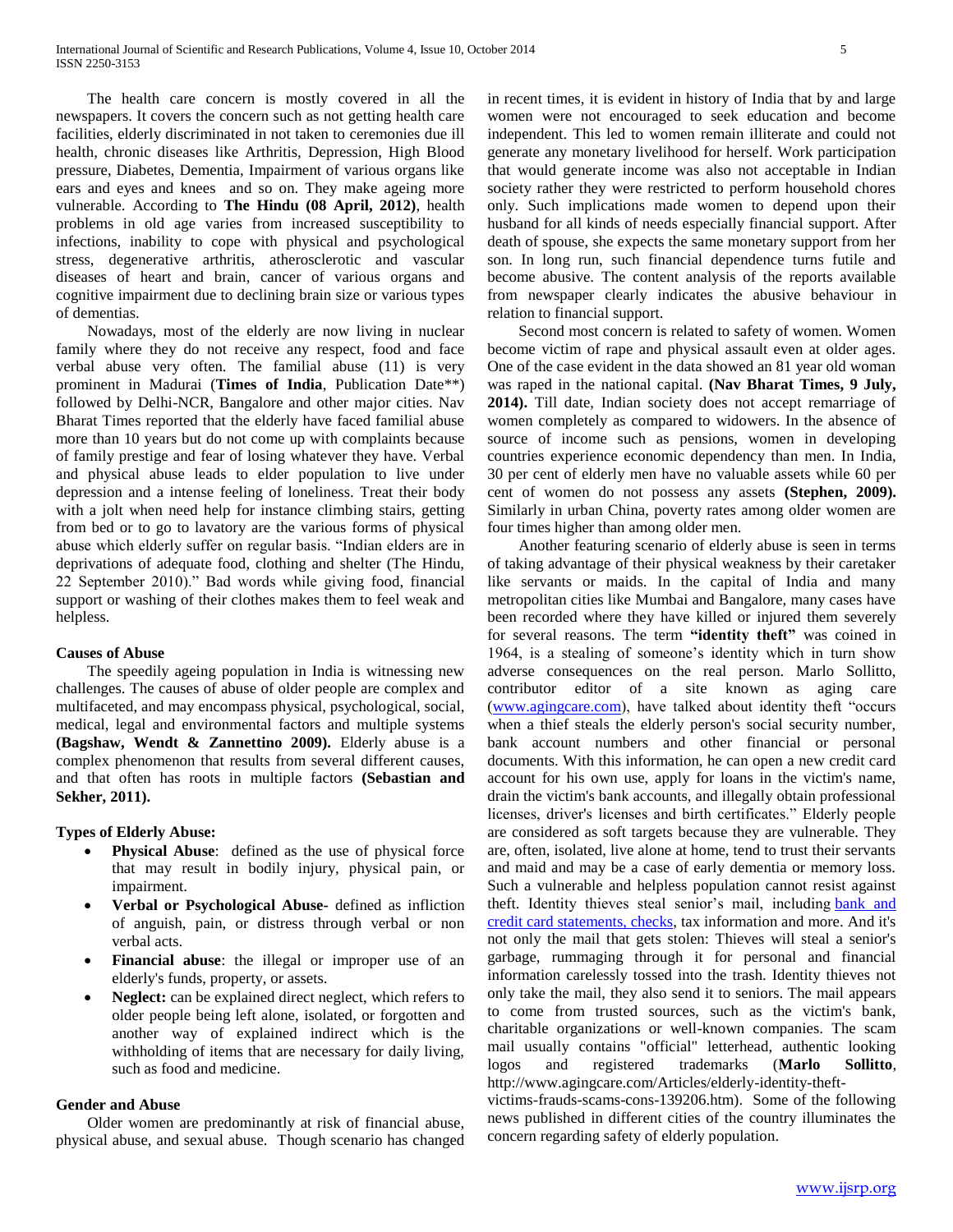- ―*In a daring daylight murder, a 62-year-old woman was killed by two youths for a gold chain in a busy commercial locality in Salem, Tamil Nadu (Salem, Press Trust of India, 18 April, 2014,"*
- *"The Cyberabad police arrested a woman and her driver in Hyderabad today, in connection with the murder of a 90-year-old man at Kapra area in the city and decamping with gold and other valuables from his house (Hyderabad, Press Trust of India, 21 March, 2014)."*
- *"A three-member gang broke into a house near Salem and inflicted head injuries on a 70-year-old woman resulting in her death before decamping with a gold chain, police said today. Police said the woman, who was staying with her 72-year-old brother-in-law, gave the gangsters keys to the bureau and other rooms when they broke in last night but when they did not find anything, they allegedly assaulted her and made off with the chain weighing two sovereigns. (Salem, Press Trust of India, 23 September, 2013)."*

## **The Consequences of Abusive Environment on Elderly Existence**

 Due to abusive behaviour by the family members, elderly feet upset and sad, health degrades. At times, they lose interest in life which turns detrimental; they attempt suicide or pray to almighty for an early death. In attempt of suicide, they injure themselves physically or mentally which brings serious health complications. In such families feel of burden grows rapidly at both ends. They don't receive expected support from family and children even in the time of extreme need. *'Today's young will be tomorrow's old, getting old has natural phenomena, so everybody will face the situation.* The above mentioned interlinkages led to inevitable intervention of government and nongovernment organizations to address the issues and propose imperative measures to overcome the problems of elderly population.

## **Legal Safeguards to Elderly People in India**

 Government of India is providing various legal safeguards for the elderly people in the country. The year 1999, brought new dimension for elderly when for the first time, National Policy on Older Persons was launched.

## **The Hindu Adoptions and Maintenance Act (HAMA, 1956**)

The Hindu adoption and maintenance act, 1956 in this section 20(3) provides for maintenance of aged or infirm parents. This is re-inforced by the maintenance and social welfare for parents and senior citizens act of 2007 which is more inclusive.

## **National Social Assistance Programme (NSAP, 1995)**

 In the year 1995, the Government adopted the National Social Assistance Programme (NSAP), which compounded three programmes running for older people of the country.

- The National Old Age Pension Scheme (NOAPS)
- The National Family Benefit Scheme (NFBS)
- The National Maternity Benefit Scheme (NMBS)

# The NOAPS is a centrally-sponsored programme. Under the scheme, criteria for the beneficiary are:

- The age of the beneficiary (male or female) should be 65 years or more.
- An amount of Rs. 75 per month would be given as old age.

 The NOAPS is implemented in the States and Union Territories through Panchayats and Municipalities. The National Old Age Pension Scheme has been renamed as Indira Gandhi National Old Age Pension Scheme (IGNOPS) in 2007. **Pension under the Indira Gandhi National Old Age Pension Scheme (IGNOAPS)** has been raised from Rs. 75 to Rs. 200/- per month per beneficiary and the state governments may contribute over and above to this amount. It covered all persons over 65 years and living below the poverty line

 Under NFBS an amount of Rs. 10000/- are provided as Central Assistance to the households below the poverty line.

## **National Old- Age Pension Schemes (NOAPS, 1995)**

 On August 1995 the Government of India announced the National Old-Age Pension Scheme for the poor. The scheme covers those aged 65+ who are landless, destitute and or have no regular means of subsistence. The assistance was initially Rs.75 month and later on revised to Rs.150. A few of the states have just revised the amount of pension by Rs.275 in Gujarat, Rs.300 in Delhi, Rs.400 in West Bengal and Rs.500 in Goa. In Rajasthan, the amount of pension is Rs.100 for females aged 55+ and males aged 58+, 200 for those age 65+ and Rs.300 for destitute couples. The said scheme is being implemented in states and Union Territories through panchayats and municipalities **(Help-Age India, 2002).**

#### **Annapurna Scheme (1999)**

 The Government of India introduced a food security scheme for elderly called Annapurna in 1999. This scheme provides food security to the older persons, who though eligible, have remained uncovered under NOAPS. Under the Annapurna scheme 10 kilograms of food grains are provided to the beneficiary every month at no cost. It was implemented by the Ministry of Rural Development with the assistance of the Ministry of Food and Civil Supplies. The Government of India had allotted a sum of Rs 100 crore for the first year of its implementation.

## **National Council for Older Persons (NCOP, 1999)**

 National Council for Older Persons was established by the Government of India in May 1999 under section 95, is an extension of the NPOP. The major objectives of the NCOP are **(Nayar, 2003)**

- $\triangleright$  Provide feedback to government on implementation of NPOP as well as on specific program initiatives for the senior citizens.
- Advocate the best interests of the older persons.
- $\triangleright$  Lobby for the concession of older persons.

#### **National Policy on Older Persons (NPOP, 1999)**

 Because of urge of necessity, interventions in old age welfare, Ministry of Social and Empowerment declared 'National Policy on Older Persons' on January 1999. The policy provides broad guideline to the state government for taking action for the welfare of older persons in a protective manner. A number of areas to intervene such as financial security, health care and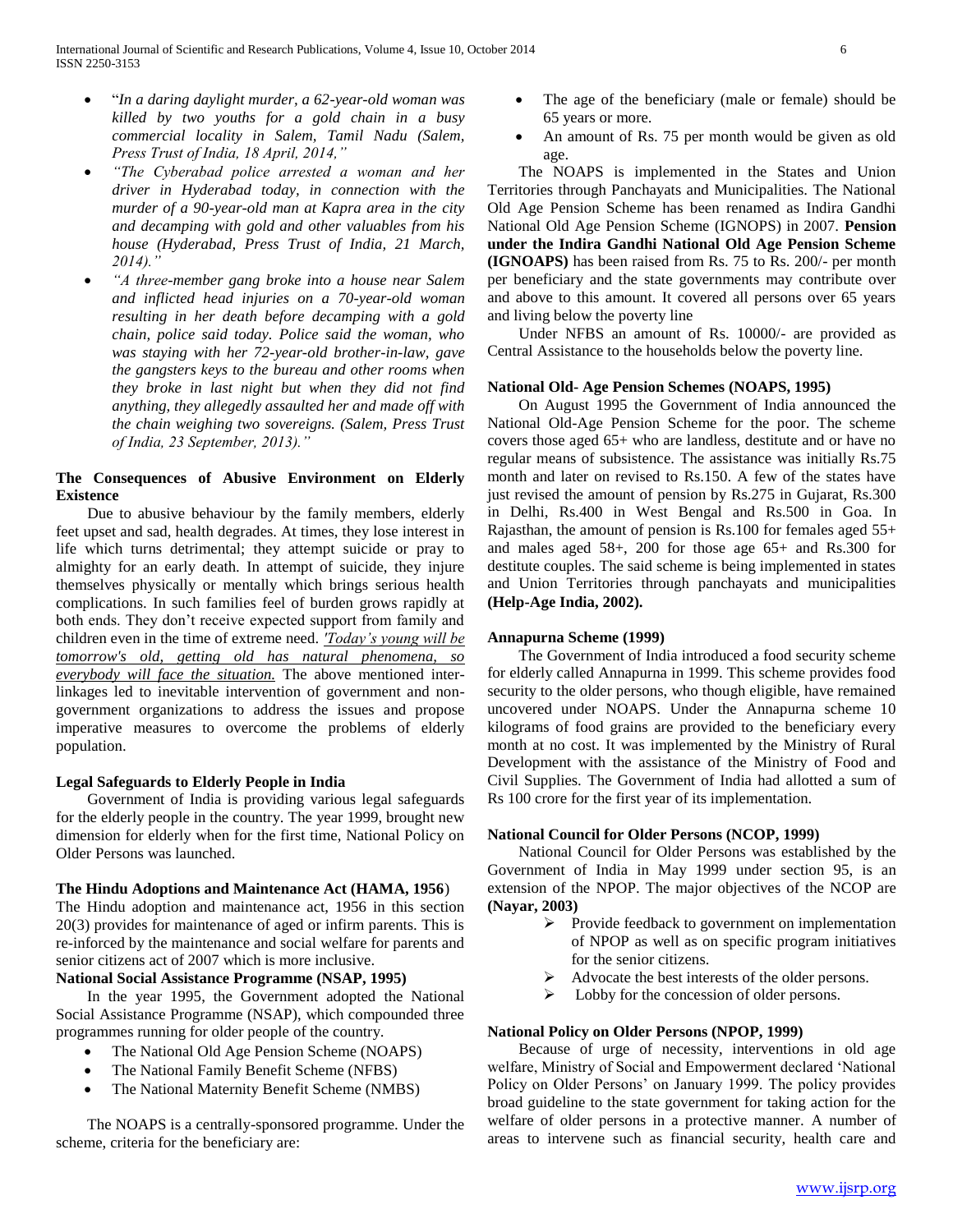nutrition, shelter, education, welfare, protection of life and property etc for the well being of elderly person in the country were identified. In addition, the role of the non-government organisations which provide user-friendly and affordable services to complement the endeavours, were also encouraged in the policy. Broadly the objectives framed in the policy are:

- **1.** Protection against abuse and exploitation of elderly.
- **1.** Services to improve quality of care for elderly.
- **2.** To provide care and protection to the vulnerable elderly people.
- **3.** To encourage families to take care of their older family members.
- **4.** To provide adequate health care facility to the elderly.

 The Policy also appreciates the special needs of older persons and therefore lays emphasis on empowerment of community as well as individuals to meet the challenges of the process of ageing adequately.

## **Maintenance and Welfare of Parents and Senior Citizens Act (MWPSC, 2007)**

 The Maintenance and Welfare of Parents and Senior Citizens Act, 2007 was enacted in December 2007 to ensure need based maintenance for parents and senior citizens of country. Making the Old Age Homes for aged and provides adequate medical facilities and economic security for older. The act notified only 22 states of the country. The principle promotes the basic right to older based on self- fulfillment and dignity.

## **Old age homes and day care centres:**

 The importance of the institutional care is realised especially for the poor and destitute aged. Most of the institutional care in the form of **Old Age Homes (OAH)** is provided by voluntary organisation. Voluntary organisations are also running Day Care Centres (DCC) to fulfill the psychological need for the aged, These Day Care Centres (DCC) are very useful but limited in numbers **(Joshi, 2006).**

 **Pandey and Jha (2012)** have reported that **Integrated Program for Older Persons (IPOP)** was launched by the Government of India in **2008** with the objectives of improving the quality of life of older persons by providing basic amenities such as shelter, food, medical care and entertainment opportunities and by encouraging productive and active ageing through providing support for capacity building of Government/Non- Governmental Organizations/Panchayati Raj Institutions/local bodies and the Community at large. However, access to this scheme is limited **(Rajan, 2010).**

## **National Council for Senior Citizens:**

 National Council for Senior Citizens, headed by the Minister for Social Justice and Empowerment will be constituted by the Ministry. With tenure of five years, the Council will monitor the implementation of the policy and advise the government on concerns of elderly population. These policies stipulate the extension of government support for financial security, health care, shelter, welfare and other needs of senior citizens.

 The **Ministry of Health and Family Welfare** provides the following facilities for senior citizens:

- **1.** Separate queues for older persons in government hospitals.
- **2.** Geriatric clinics in several government hospitals.

 Some other ministries are also provided basic support for implementation of various programme and policies working for strengthen of elderly. The Ministries of Home Affairs, Rural Development, Urban Development, Youth Affairs & Sports, Railways, Science & Technology, Statistics & Programme Implementation, Labour, Panchayati Raj and Departments of Elementary Education & Literacy, Secondary & Higher Education, Road Transport & Highways, Public Enterprises, Revenue, Women & Child Development, Information Technology and Personnel & Training will setup necessary mechanism for implementation of the policy.

# **Support from Non Governmental Organisations (NGOs)**

 Since, government policies and programmes suffer from loopholes and untamed period of implementation; many nongovernmental organisations have been dispensing their commendable services to resolve/reduce the burden of ageing population in the country. These nongovernmental organisations are playing their role in addressing the vibrant issues as well as giving financial and emotional support to elderly.

 **Help Age India** is one of such charity serving the disadvantaged elderly for the past three decades. The organisation set up in 1978 is expanding its wings and presently deals in various issues of elderly such as providing health care, old age homes, camps, financial grant, cataract surgeries, active ageing centres, cancer care, livelihood support and so on. They also deal with the population of elderly who are the sufferer of abuse and loneliness. The most recent survey report titled "Beaten in Mind, Body and Spirit" itself reflects the vulnerable conditions of elderly in the country. According to the report, 50 percent of the elderly are facing abuse and women seemed to have more vulnerable (52 per cent against 48 percent of men). Bengaluru followed by Nagpur and Delhi shows highest abusers against elderly. Verbal Abuse (41%), Disrespect (33%) and Neglect (29%) are three most serious forms of abuse which are making elderly a burdensome population. The statements like "I am given two chappatis in a whole day to eat", ―*my own nephew beats me so much that I can't get up from bed for 7 days*‖ and ―*financial dependency on daughter in law and son made us servant*" provides shocking and brutal behaviour of their own trusted source of family members.

 Similarly, **Agewell foundation** has been working for the welfare of aged population since 1999. They have produced more than 100 surveys and reported which reflect the problems of ageing in the country. Their vision is to deal with the detrimental conditions of elderly and provide appropriate support which can lead them to live a better life. The services arranged for the elderly range from legal assistance, financial advice, ambulance service, help with pension problems, property tax notice, wealth income tax assessment orders, and so on. However, the most recent report on "Human Rights of Older People in India: A Reality Check" revealed that every third elder in the interview reported that they have experiences one or another form of abuse. Misbehave/mistreatment restriction to social life, mental torture, denial of basic needs, and physical harassment/assault are some of the major abuses which are experienced by elderly daily. 26